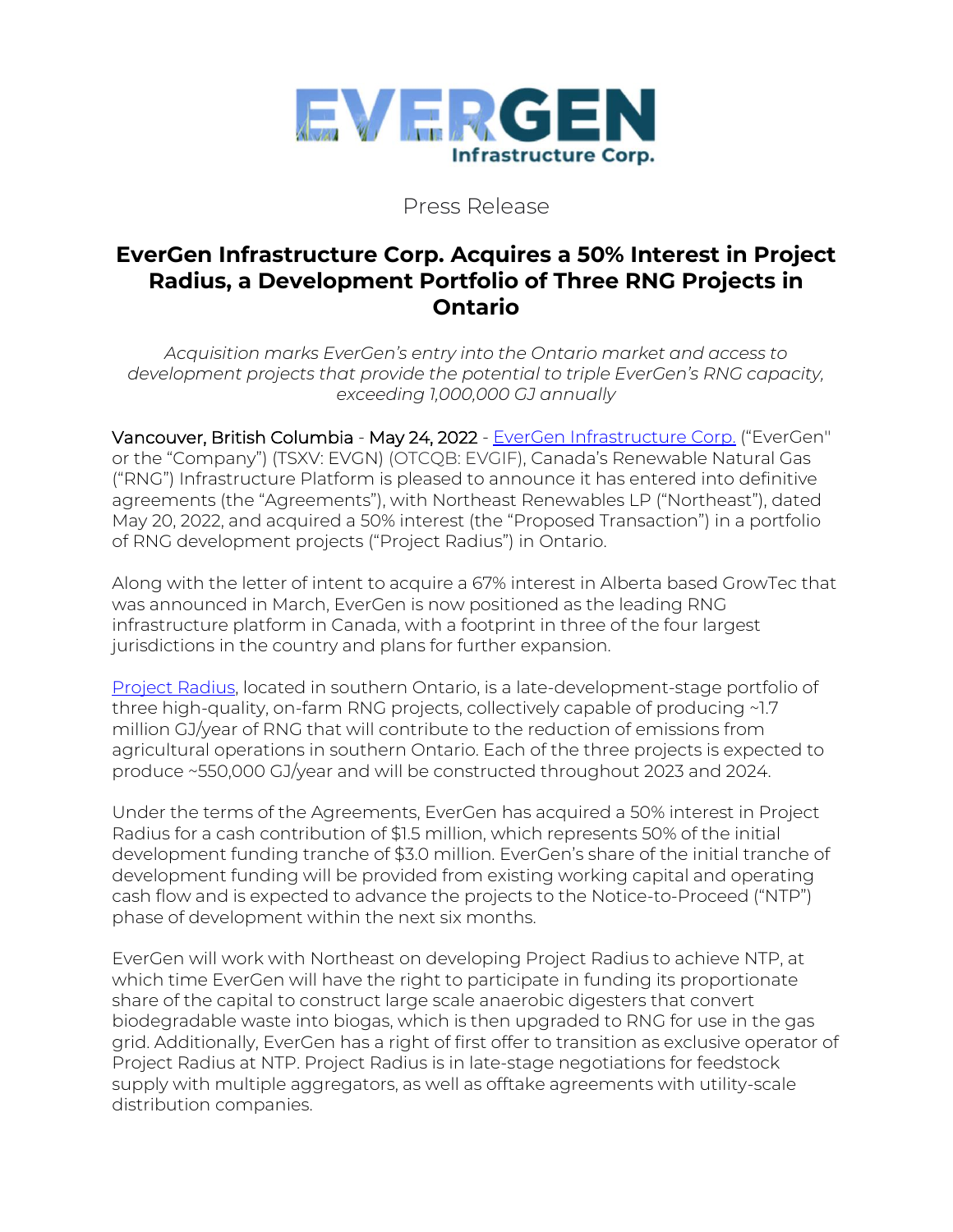"The acquisition of Project Radius provides a foothold in Ontario - a new and strategic jurisdiction in which EverGen can continue to participate in the consolidation and growth of the RNG industry in the near-term, as well as benefit from project economics in line with or exceeding those we have seen with our initial projects," said Chase Edgelow, CEO of EverGen. "Working alongside Northeast to advance the projects, EverGen will deliver on our platform expansion commitments with the potential to exceed 1,000,000 GJ of RNG production annually. Ontario has an abundant amount of excess organic feedstock, and as a leader in the RNG industry, EverGen can develop the sustainable infrastructure that contributes to carbonnegative energy production and the greening of the province."

"The team at Project Radius is dedicated to helping Ontario and Canada reach their net‑zero emissions targets. Our RNG projects will reduce the carbon intensity of agricultural operations and natural gas customers, improve the competitiveness of growers and contribute to the local economy through construction jobs, purchase of materials and services and new full‑time employment," said Joshua Samuel, President of Northeast. "We are excited to partner with EverGen and leverage their expertise and RNG infrastructure platform to deliver critical clean energy at the community level as quickly as possible."

## About EverGen Infrastructure Corp.

EverGen, Canada's Renewable Natural Gas Infrastructure Platform, is combating climate change and helping communities contribute to a sustainable future. Headquartered on the West Coast of Canada, EverGen is an established independent renewable energy producer which acquires, develops, builds, owns and operates a portfolio of Renewable Natural Gas, waste to energy, and related infrastructure projects. EverGen is focused on Canada, with continued growth expected across other regions in North America and beyond.

For more information about EverGen Infrastructure Corp. and our projects, please visit [www.evergeninfra.com.](http://www.evergeninfra.com/)

## **Contacts**

EverGen Investor Contact Kelly Castledine 416-576-8158 kelly@evergeninfra.com

EverGen Media Contact Katie Reiach 604.614.5283 katie@talkshopmedia.com